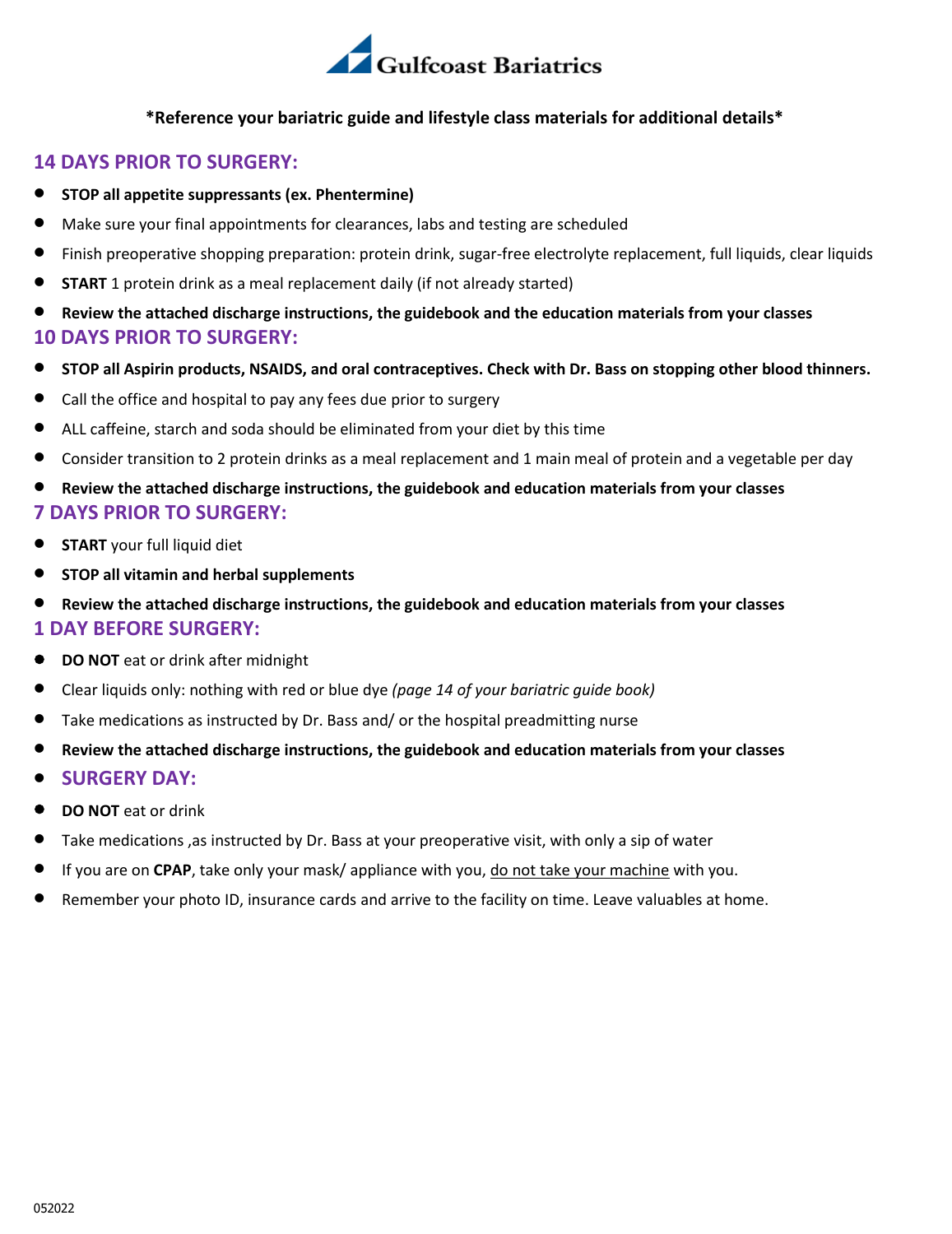## **WEIGHT LOSS SURGERY DISCHARGE INSTRUCTIONS**

### **IMPORTANT PHONE NUMBER \*\*Office Number: 239-494-8777\*\***

### **(\*After business hours, the answering service will page Dr. Bass. DO NOT hang up, you will hear a recording and a live person will pick up to take your message for Dr. Bass. \*)**

| CALL IMMFDIATFLY:                                                                                                                                                                                                                                                                                                                                                                         |                                                                    |
|-------------------------------------------------------------------------------------------------------------------------------------------------------------------------------------------------------------------------------------------------------------------------------------------------------------------------------------------------------------------------------------------|--------------------------------------------------------------------|
| <b>Heart Racing</b><br>Chest pain or difficulty breathing<br>$\triangleright$ Fever 101F or greater<br>Drainage, redness, increased pain or swelling at incisions sites<br>$\triangleright$ Pain, redness or swelling in your legs<br>Liquids not going down<br>$\triangleright$ Persistent nausea or vomiting unrelieved by medication<br>$\triangleright$ Pain unrelieved by medication | <b>Office Number: 239-494-8777</b><br>$(24/7 - 365$ days per year) |

### **PAIN & NAUSEA:**

- Pain is most common in your left shoulder and between your breasts. It is also helpful to move around, do arm exercises, utilize light heat and gently massage the left shoulder for relief of the discomfort.
- Utilize your pain medication as directed.
- Utilize your medication for nausea if prescribed on discharge. If the nausea is new and was not prescribed on discharge, contact the office.
- Drinking too fast, too big of sips or too cold can cause pain and nausea.
- •*Call the office if pain or nausea is unrelieved by your prescribed medication.*

### **FLUIDS:**

- The #1 goal is to stay hydrated. Start with clear liquids when you are discharged from the hospital.
- Continuously sip WATER and electrolyte replacement all day, 1-2 ounces at a time.
- You may feel swollen and tight in your chest and fill up quickly on small sips.
- Supplement with a sugar free electrolyte replacement drink daily i.e., Powerade Zero or Vitamin Water Zero.
- Room temperature and warmer liquids are usually better tolerated.
- Your fluid goal per day is 64 ounces but it may take a few days to a couple weeks to reach that goal.
- Review page 15-16 of your Bariatric Guide to Success Before and After Surgery.
- •*ANY trouble keeping liquids down contact the office immediately.*

### **MEDICATIONS:**

- Resume your medications as instructed upon discharge from the hospital.
- Small pills should go down fine however large pills may need to be crushed or divided. Spread out multiple pills over 15-30 minutes. Do not take more than 1 pill at a time.
- Good hydration helps pills to go down easier and helps to avoid constipation.
- Monitor your blood pressure and blood sugars frequently if you take medication for those conditions.
- Schedule a follow-up appointment with your medical doctors for medication adjustments.
- **You may take any stool softener or laxative for constipation.**
- •*Call the office with medication questions.*